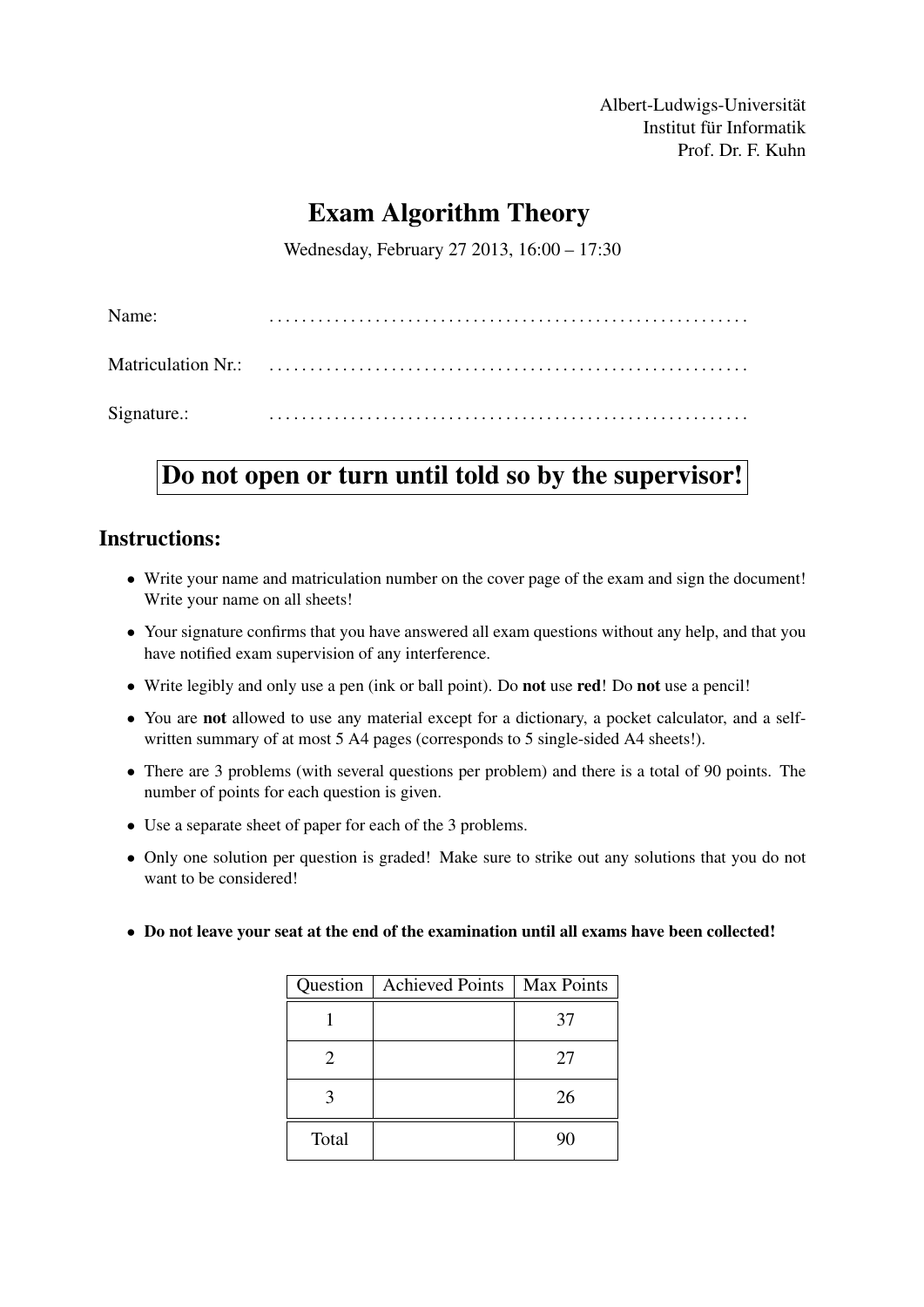### Problem 1: Short Questions 37 points

- (a) (7 points) Consider an unsorted array containing n numbers. A majority element is a number x that occurs more than  $n/2$  times in the array. Consider the following recursive divideand-conquer algorithm to find the majority element of an array (if there is a majority element).
	- 1. Divide the array into a left and a right half and solve the problem recursively for the two halfs. If the left half has a majority element, let x be this element and let y be the majority element of the right half if the right half contains a such an element.
	- 2. If the left half has a majority element x, count the number of occurrences of x in the array. If x occurs more than  $n/2$  times, return x. Otherwise if the right half has a majority element y, count the number of occurrences of  $y$  in the array. If  $y$  occurs more than  $n/2$  times, return y, otherwise return that no majority element exists.

Argue why the above algorithm is correct and analyze its asymptotic running time.

(b) (8 points) Consider the following Fibonacci heap (black nodes are marked, white nodes are unmarked). How does the given Fibonacci heap look after a *decrease-key*(v, 2) operation and how does it look after a subsequent *delete-min* operation?



- (c) (7 points) The maximum 3-coloring problem asks for assigning one of the colors  $\{1, 2, 3\}$ to each node  $v \in V$  of a graph  $G = (V, E)$  such that the number of edges  $\{u, v\} \in E$  for which  $u$  and  $v$  get different colors is maximized. A simple randomized algorithm for the problem would be to (independently) assign a uniform random color to each node. What is the expected approximation ratio of this algorithm?
- (d) (7 points) In the lecture, we discussed the random contraction algorithm to obtain a minimum edge cut. One could try to use the same algorithm to also find a maximum edge cut (partition  $A \subset V$ ,  $B = V \setminus A$  of the nodes so that the number of edges connecting nodes in  $\overline{A}$  and  $\overline{B}$  is maximized). Show that for some graphs, the probability that the contraction algorithm returns a maximum cut is 0.
- (e) (8 points) Give a PRAM algorithm that uses the all-prefix-sums operation to find the position of the first positive entry in an array of  $n$  integers. What is the running time of your algorithm if you use  $p$  processors for the computation?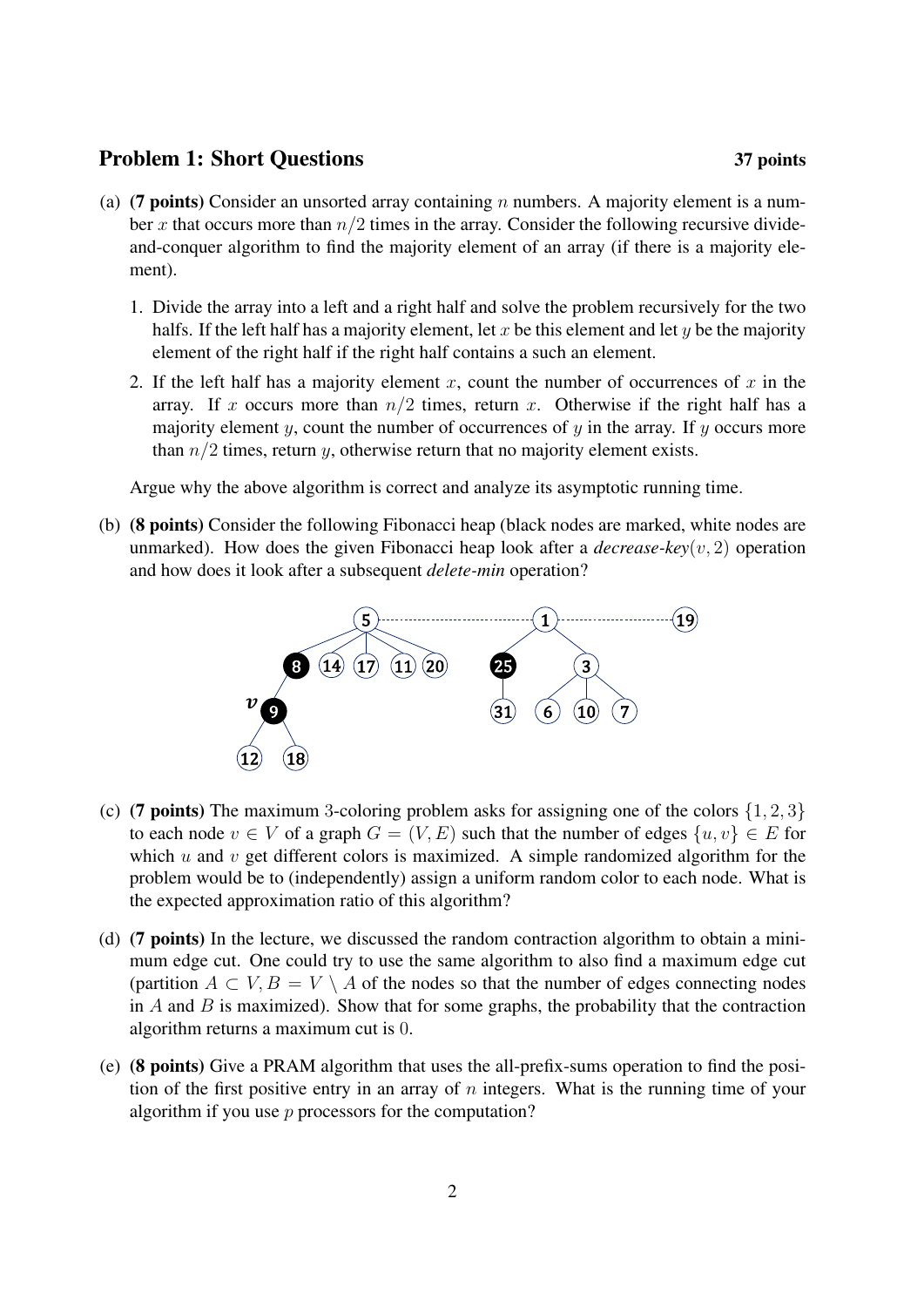## Problem 2: Knapsack 27 points

In the lecture, we have considered the knapsack problem: There are  $n$  items with positive weights  $w_1, \ldots, w_n$  and values  $v_1, \ldots, v_n$  and a knapsack (a bag) of capacity W. A feasible solution to the problem is a subset of the items such that their total weight does not exceed W. The objective is to find a feasible solution of maximum possible total value.

- a) (7 points) For the case where all weights are positive integers, we have discussed a dynamic programming solution that solves the knapsack problem in time  $O(nW)$ . Briefly describe this algorithm.
- b) (10 points) Assume that instead of the weights, the *values of all items are positive integers*. The weights of the items can be arbitrary positive real numbers. Describe a dynamic programming algorithm that solves the knapsack problem if all values are positive integers and give the running time of your algorithm.

**Hint:** Consider only the first  $k \in \{0, \ldots, n\}$  items and study solutions that achieve a total value of exactly  $\ell \in \{0, \ldots, X\}$ , where X is the sum of the values of all the items.

c) (10 points) Assume that you are given a knapsack instance where both the weights and the values are arbitrary positive real numbers. In order to be able to use the algorithm developed in b) to get an approximate solution, you decide to round all values to the next larger integer (i.e., each element  $i \in \{1, ..., n\}$  gets a new value  $v'_i = [v_i]$ ). Assuming that all original values  $v_i \geq 1$ , show that the optimal solution for the rounded values  $v_i$  is a 2-approximation for the original problem.